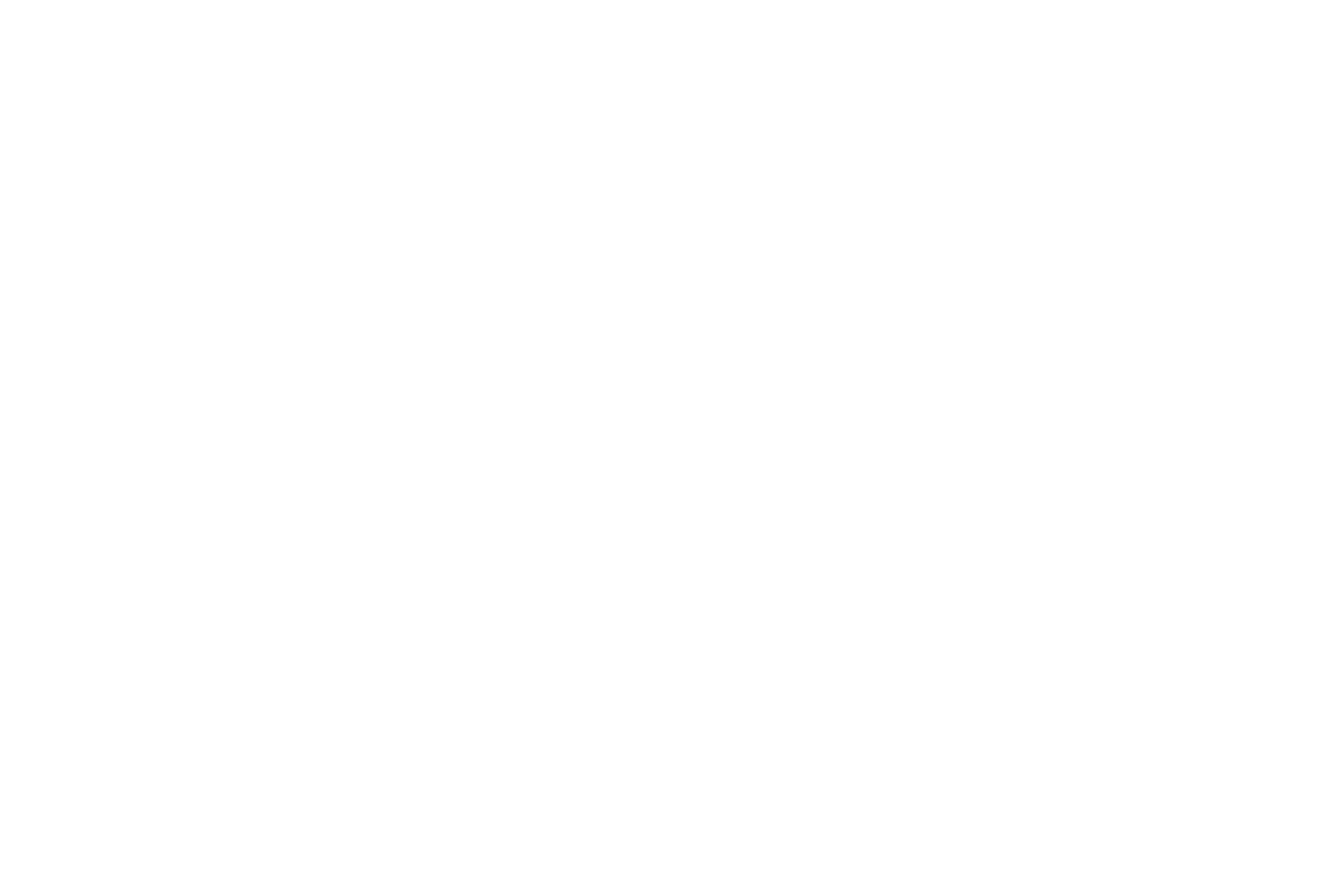# Content

01 Foreword Page 4 02 Operation<br>03 Selection menu Page 6 Selection menu 04 Setting options Page 7<br>05 Start of electrolysis Page 9 Start of electrolysis 06 Status screen Page 10 07 Final screen Page 13 08 Production Page 14 09 Notes Page 18 10 Contact Page 19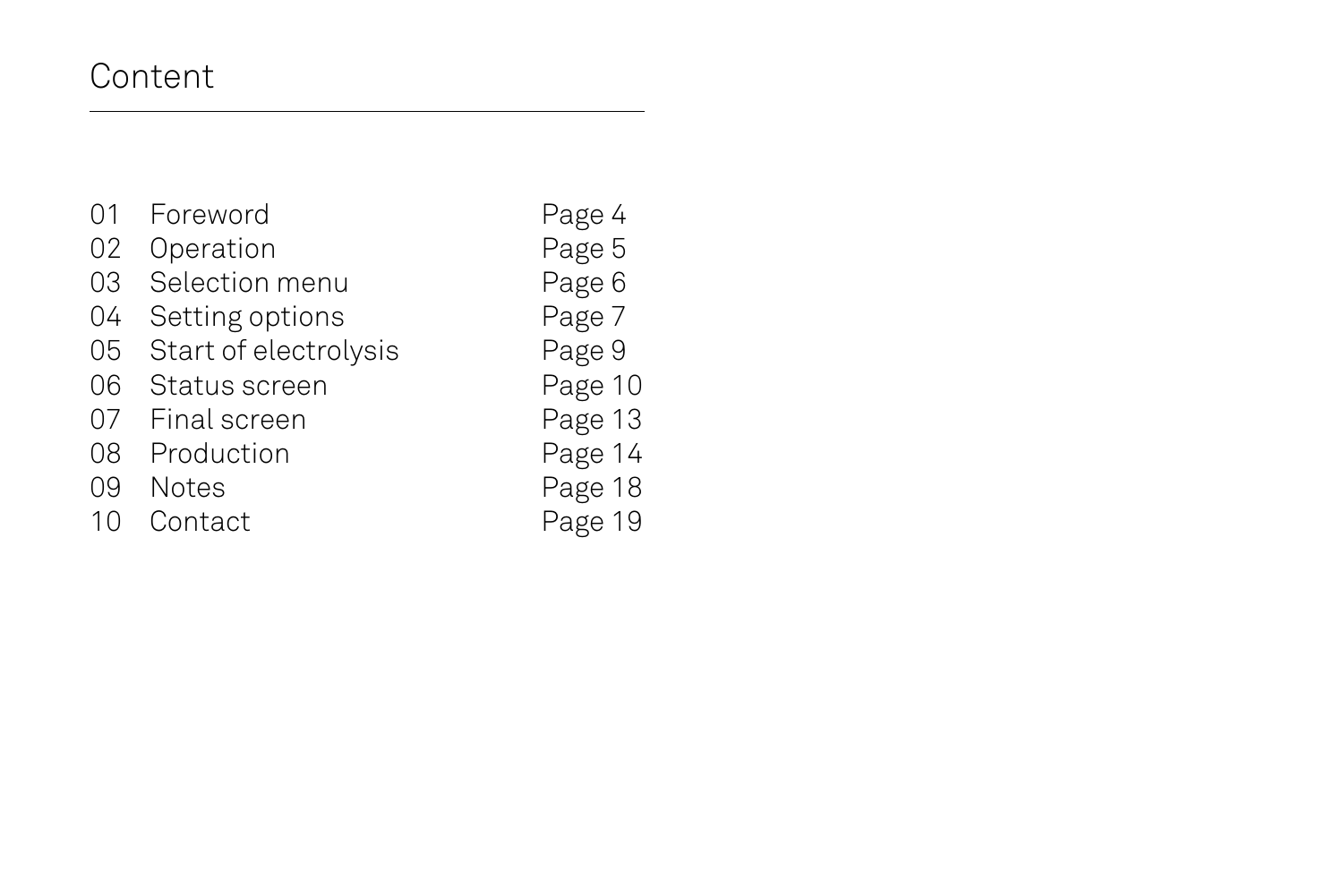# 01 Foreword

Thank you very much for choosing the goSilver Plus for your own production of colloidal silver.

The software together with the *TRUE*ppm® technology - taking into account all the additional factors - fully automatically ensures a consistently high quality of production.

With the goSilver Plus, you can produce both colloidal silver with cold water & ionic silver under constant heat of about 90° C (In this case please read the safety note on page 18.)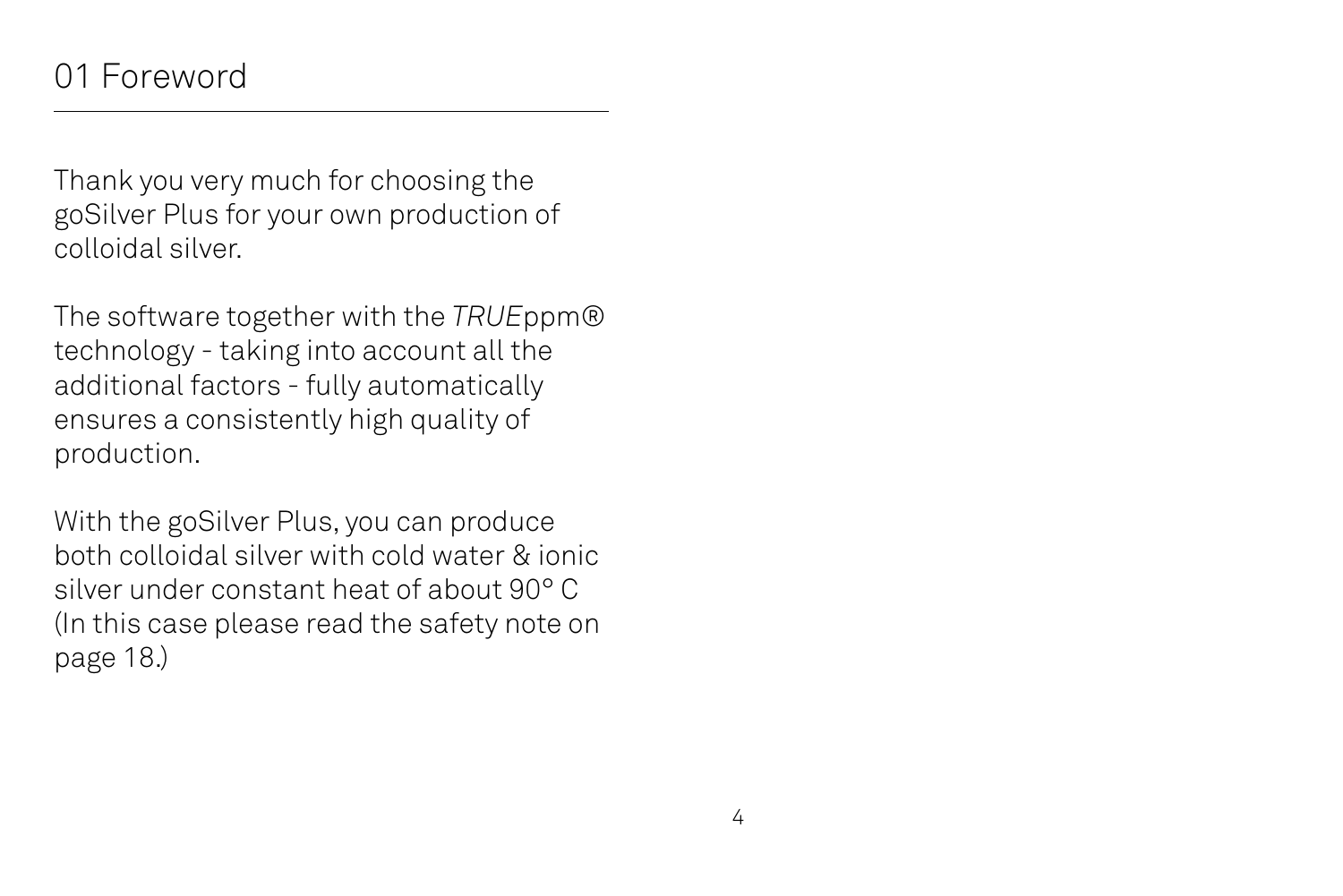The operation of the device is simple and intuitive. All desired settings can be made with the use of the multifunctional rotary knob.

After starting the electrolysis, the status of the production can be checked on the display. At the end of the electrolysis, the final screen shows a summary of the respective production.

Please familiarize yourself with the operation of the goSilver Plus before the first production. To do this, plug the power plug into a power outlet and connect USB cable with the device. The start screen appears on the display.



The rotary switch can be rotated in both directions and / or pressed down. Pressing selects or confirms a selection.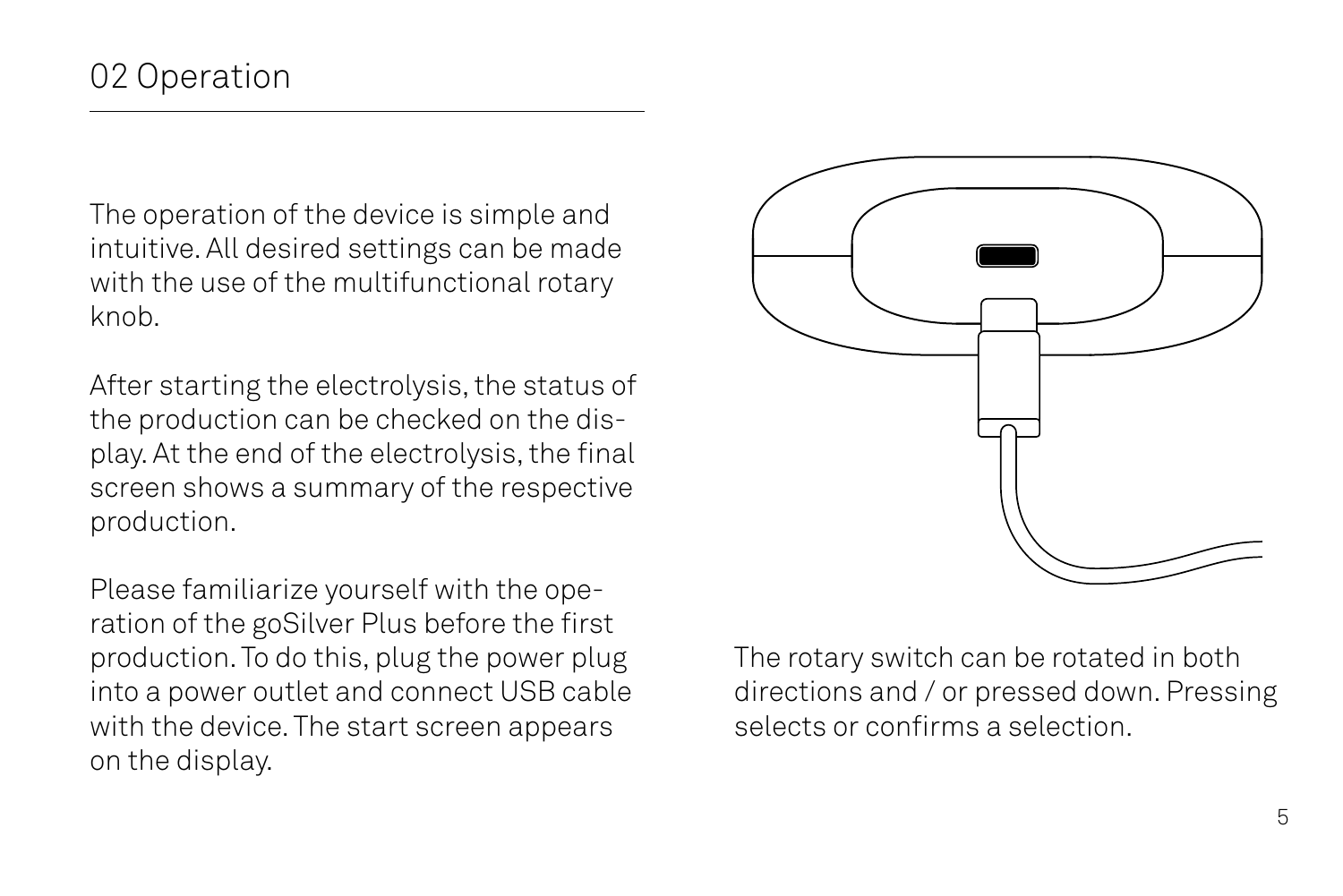*By turning the rotary knob you can navigate through the selection menu or, after fixing a selection, you can specify the corresponding value.*



After the start screen, the selection menu appears automatically. The arrow (cursor) is in the line "go!". If the adjusted values fit, you can start the electrolysis directly.

| Liters | 1,000 |
|--------|-------|
| ppm    | 50    |
|        | go!   |

If you want to set the parameters (amount of water, ppm concentration, etc.) you can turn the rotary knob to reach the other lines and choose your desired settings. To do this, move the cursor to the line that you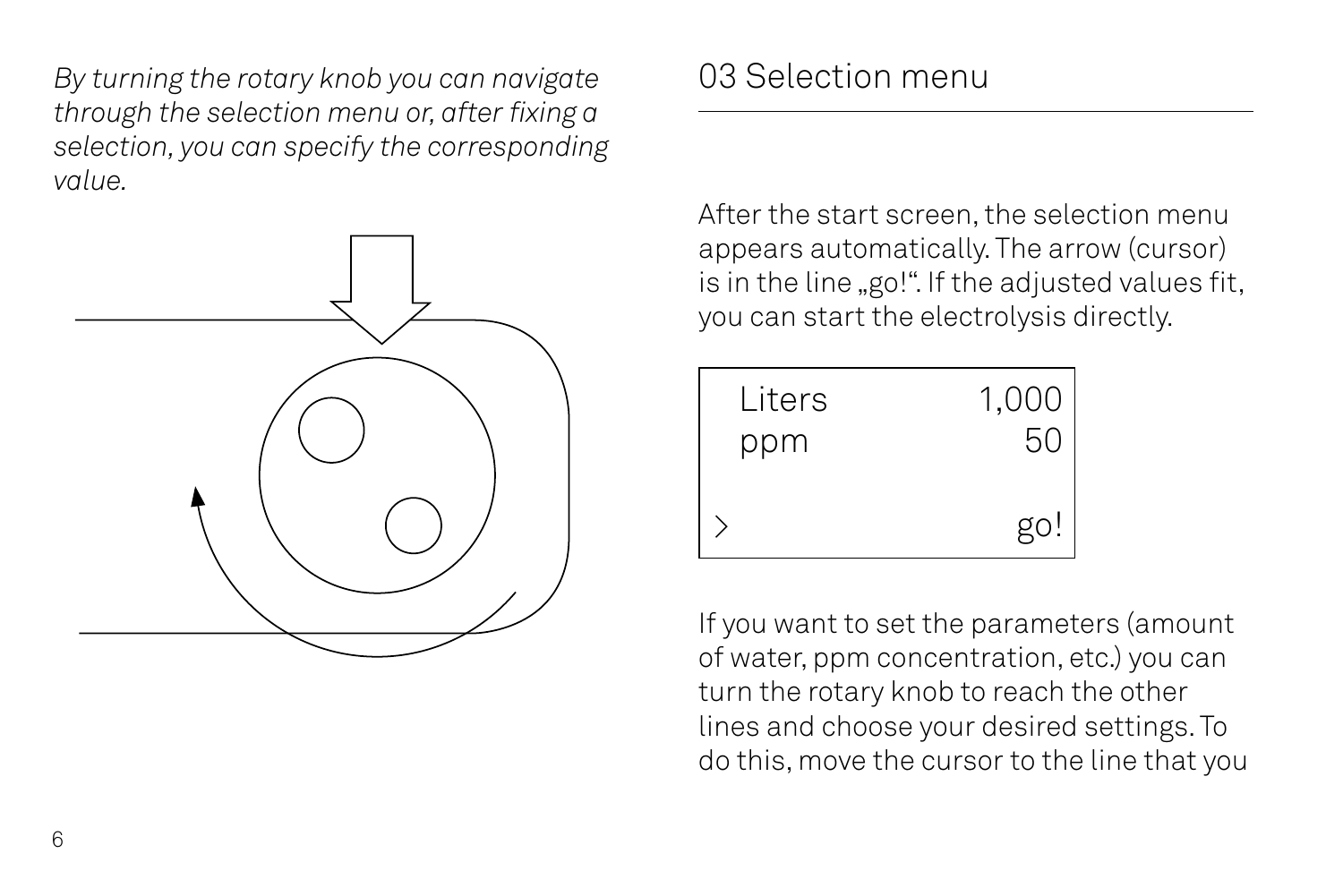want to change. By pressing, the value can be edited - the value now flashes.

By turning, the desired value can now be set and fixed by pressing it again. Further details under "04 settings options".

| Liters | 1,000 |
|--------|-------|
| > ppm  | 100   |
|        | go!   |

*All set values are being saved also when you shut off and restart the device.*

## *04.1 Liters*

You can set amounts of water between 0.1 and 40 liters.

## *04.2 ppm oder mg/L*

You can choose between the unit ppm or milligrams per liter (mg / L). Concentrations of 0.5 to 99.9 mg / L or 5 to 999 ppm (old) are possible.

Depending on which selection is pre-set in point 03.4 or if it has already been changed there, the concentration in the respective unit is displayed here.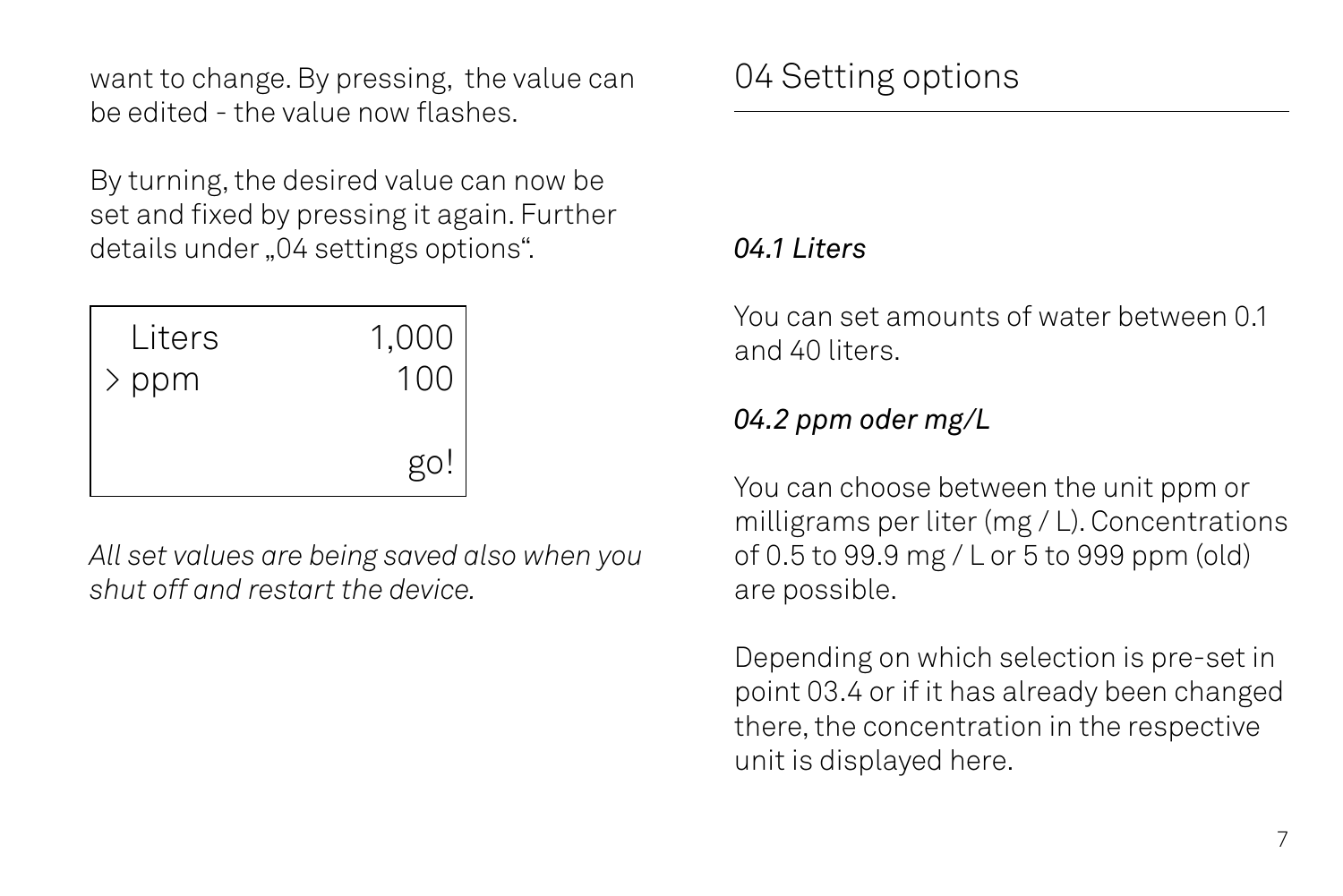## 5 *More settings*

*Moving the cursor beyond the top of the display will take you to more settings.*

| Beep     | 1s      |
|----------|---------|
| Language | English |
| Unit     | ppm     |
| > Water  | cold    |

#### *04.3 Water — warm oder cold*

You can configure the device for production with cold or hot water. *For production with hot water, please read the warning note on page 18!*

# *04.4 Unit — ppm or mg / L*

You can set the concentration either in ppm (old and as usual) or in milligrams per liter (mg / L) or *TRUE*ppm (*see explanation on page 18*). *TRUE*ppm is exactly one tenth of the usual ppm.

#### *04.5 Language — German / English*

You can change the operating language of your goSilver Plus to German or English. The change comes into effect after fixing the setting.

## *04.6 Beep - 0, 1, 3, 6, 9 s*

At the end of the manufacturing process, a beep will sound. The duration of the sound can be adjusted. Off (0s) or 1, 3, 6, 9 seconds.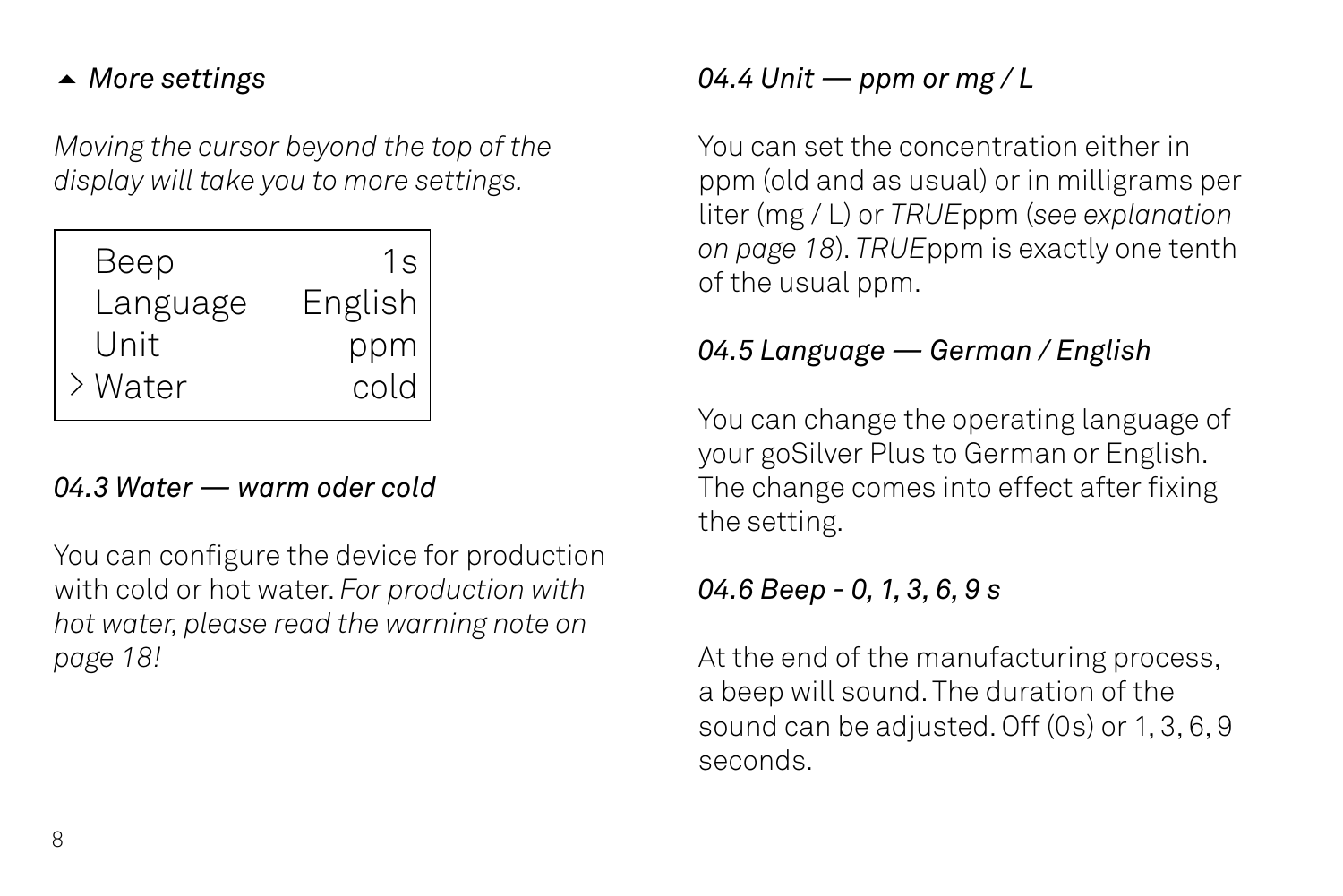*After reviewing all settings, you will not need to return to this screen until you wish to make a change in the future. All settings are permanently saved (even after switching off the device).*

05 Start of electrolysis

Press *'go!'* To start production with all set parameters, if distilled water is used and the software's water test is positive.

Please use destilled water!

For safety reasons the device will not start if you use tab water, heavily contaminated water or even colloidal silver, even if only in small quantities.

If the water test is positive, the device displays the message: "Water ok."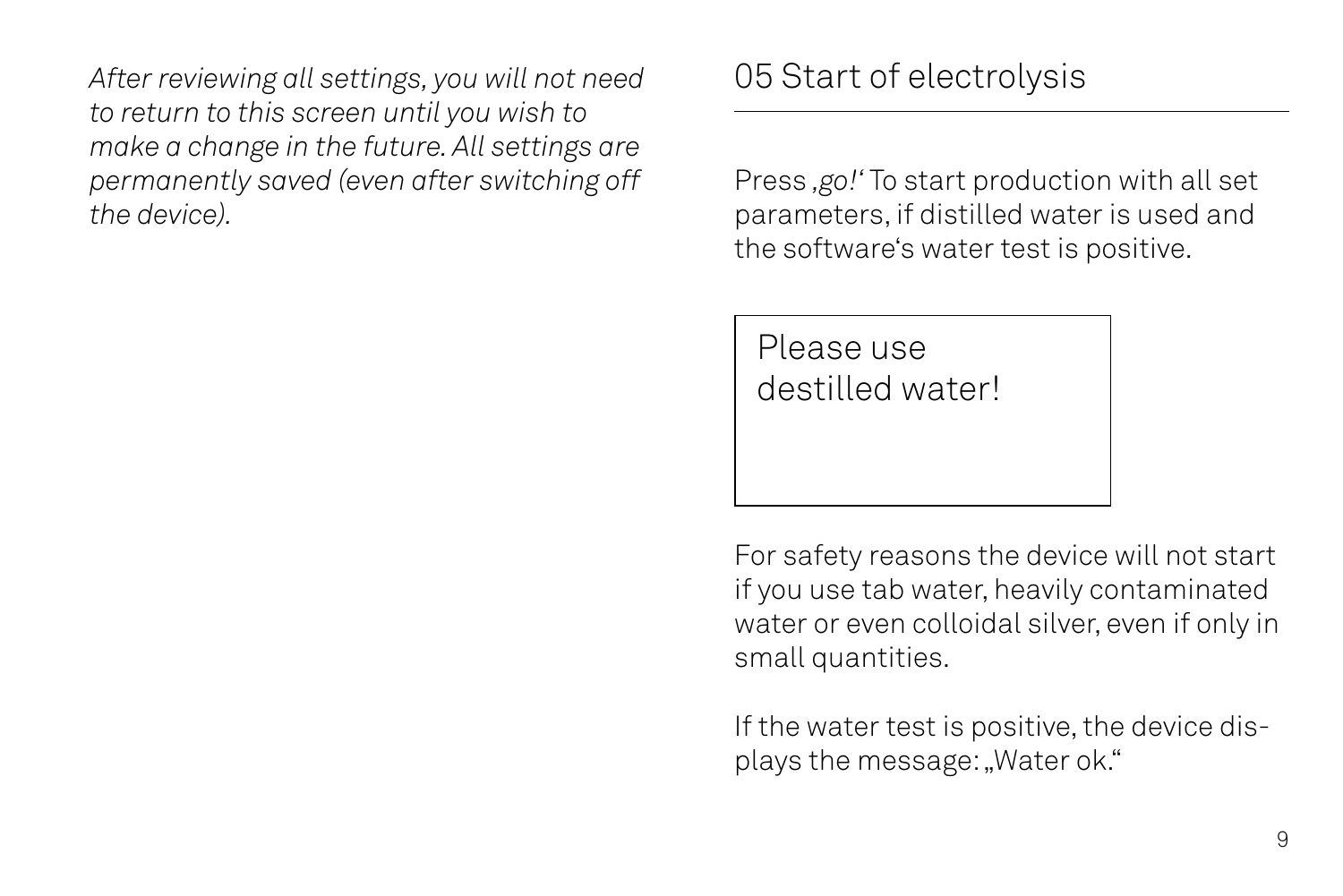# Water ok!

*If you want to make Colloidal silber with hot water (90 ° C), please read warning note on page 18!*

# 06 Status screen

During the manufacturing process, the most important settings are displayed and additional information can be used to monitor the progress of the electrolysis.

| Liters    | 0,25  |
|-----------|-------|
| ppm       | 15/50 |
| Time left | 0:05h |
|           |       |

## *06.1 Liters*

The selected amount of water

# *06.2 ppm or mg/L*

Depending on the setting, either the selected ppm and the ppm already generated or the selected mg / L and the already genera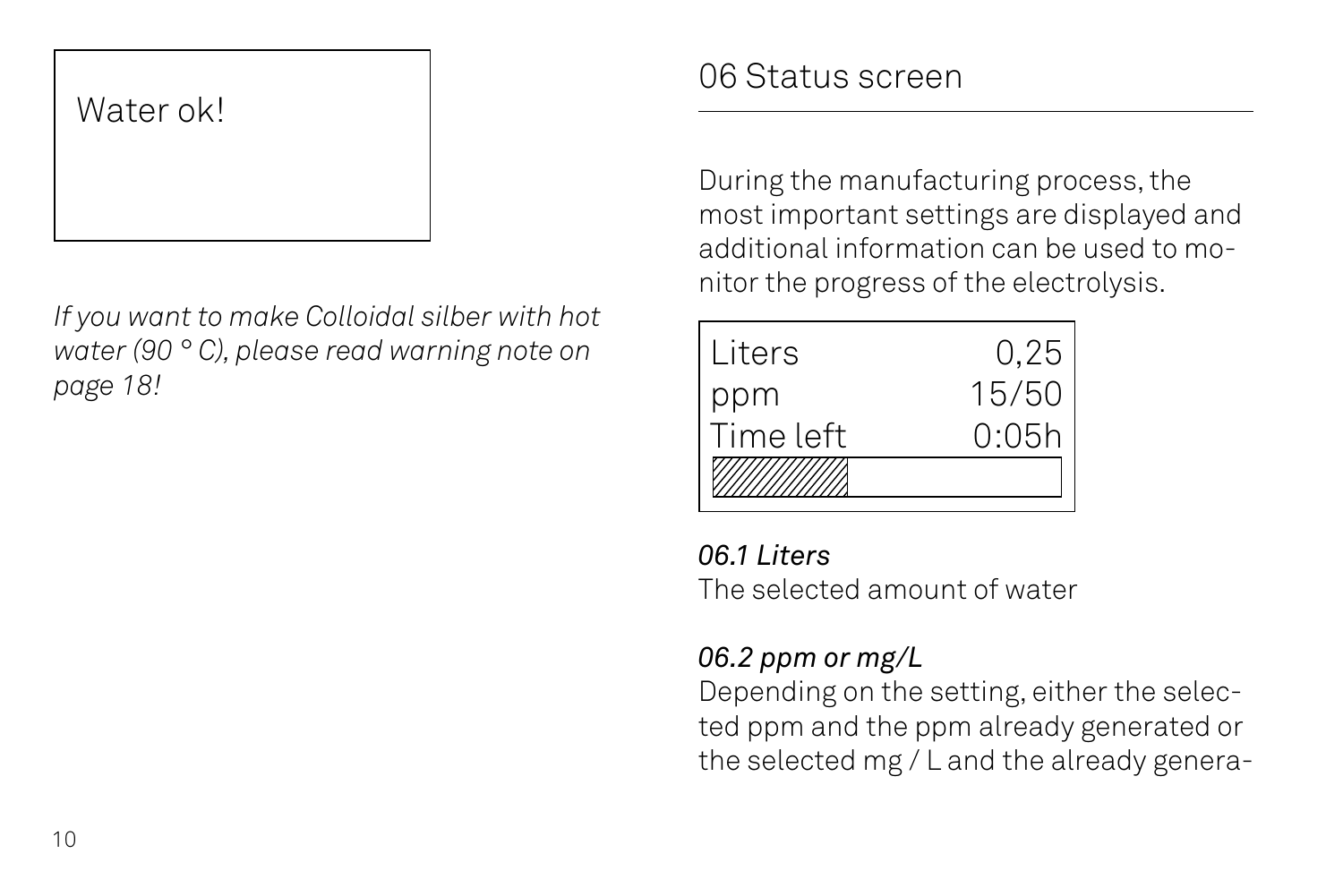ted mg / L are displayed.

#### *06.3 Remaining time*

The expected remaining time is displayed dynamically in hours and minutes. At the start, the software calculates the remaining time with an assumed average current. By measuring the current in seconds, the indication of the remaining time becomes more and more accurate, but still remains an estimate, since the future current is not foreseeable.

If the calculated remaining time is longer than the possible maximum display possibility of 99: 59h, this value remains until the calculated remaining time has become smaller than the maximum display possibility.

#### *06.4 Progress bar*

The progress of the electrolysis is also indicated visually as a progress bar.

#### *06.5 Expert Mode*

By turning the rotary knob during production, you can switch to the expert mode. The remaining time display is replaced by a voltage and current indication in the display.

Those who are interested in technology can observe the interplay of voltage and current for the generation of the obligatory constant current.

| Liters  | 0,25   |
|---------|--------|
| ppm     | 15/50  |
| 10,4 mA | 40.7 V |
|         |        |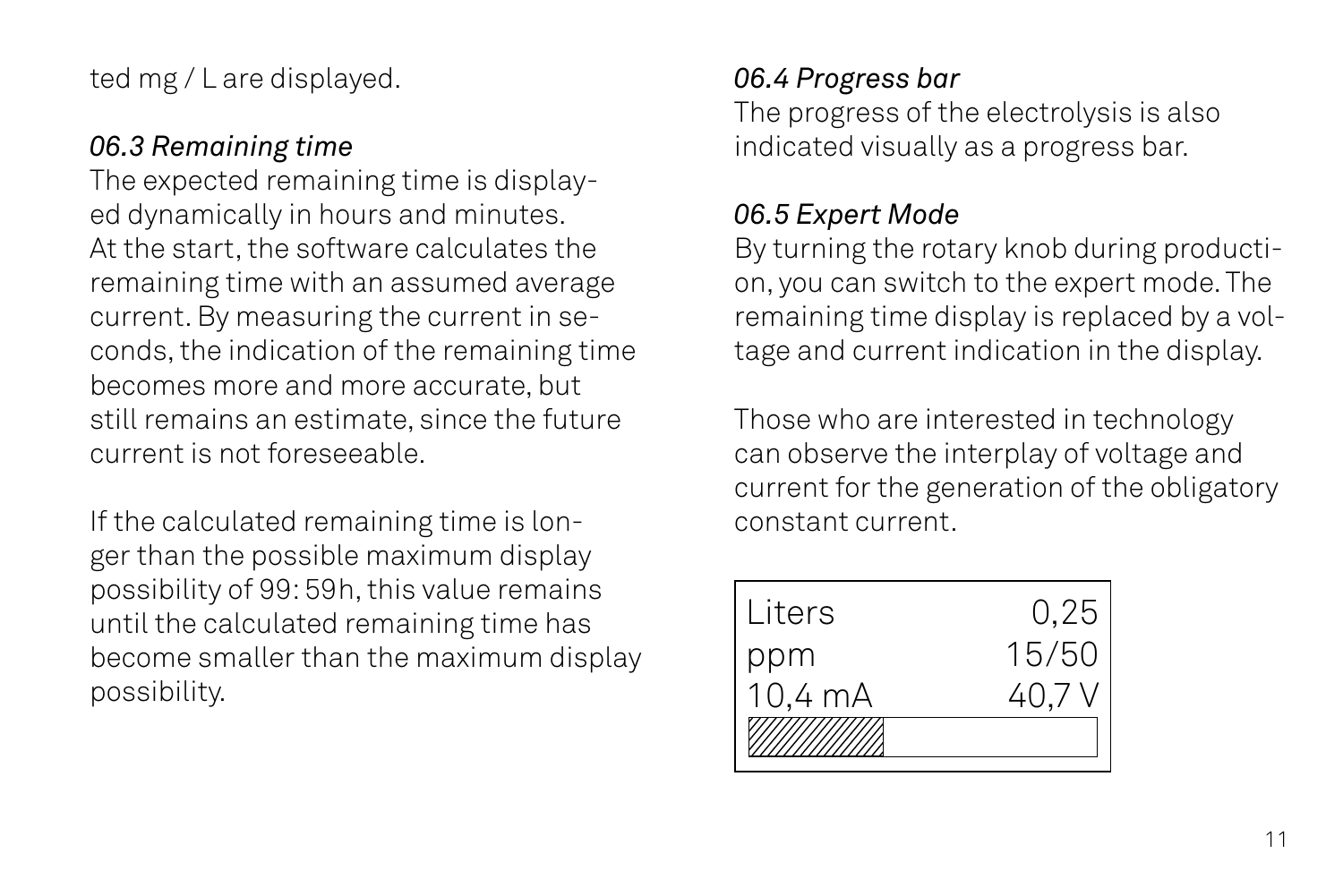#### *06.6 Polarity reversal*

The goSilver Plus changes the polarity of the electrodes approximately every 15 seconds. This prevents excessive formation of electrode sludge and possibly short circuits between the electrodes.

The electrodes do not need to be cleaned during manufacture. The flawless function of the polarity change can be recognized by a flashing dot in the remaining time display.

The flashing dots also signal the current flow. If the electrodes are not yet in distilled water, there is no current and the dots do not flash.

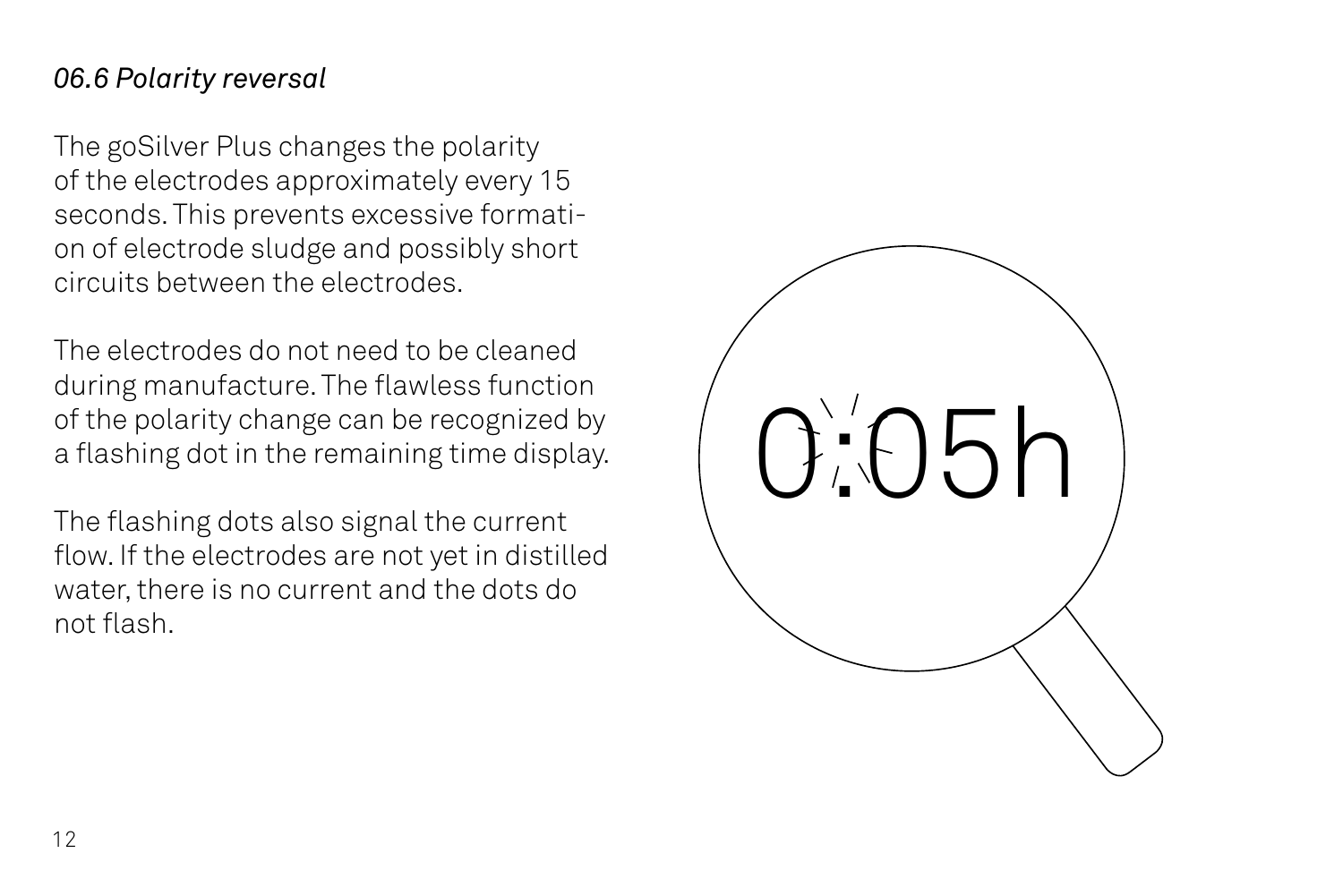# 07 Final screen

When the electrolysis is finished, the goSilver Plus switches to standby mode. The final screen summarizes the amount of water and concentration produced.



Note: *The goSilver Plus switches to standby mode at the end of production and remains ready for further production. Accordingly, the goSilver Plus does not turn itself off. If desired, disconnect the device from the USB power adapter.*

# *Manual termination of production*

The manufacture can be terminated manually at any time by holding down the rotary switch for more than 2 seconds.

All information in this case will be frozen on the status screen. The concentration produced up to this point is also displayed. In addition, the note (stopped) appears on

| Liters  | 0,25  |
|---------|-------|
| ppm     | 15/50 |
| stopped | 0:05h |
|         |       |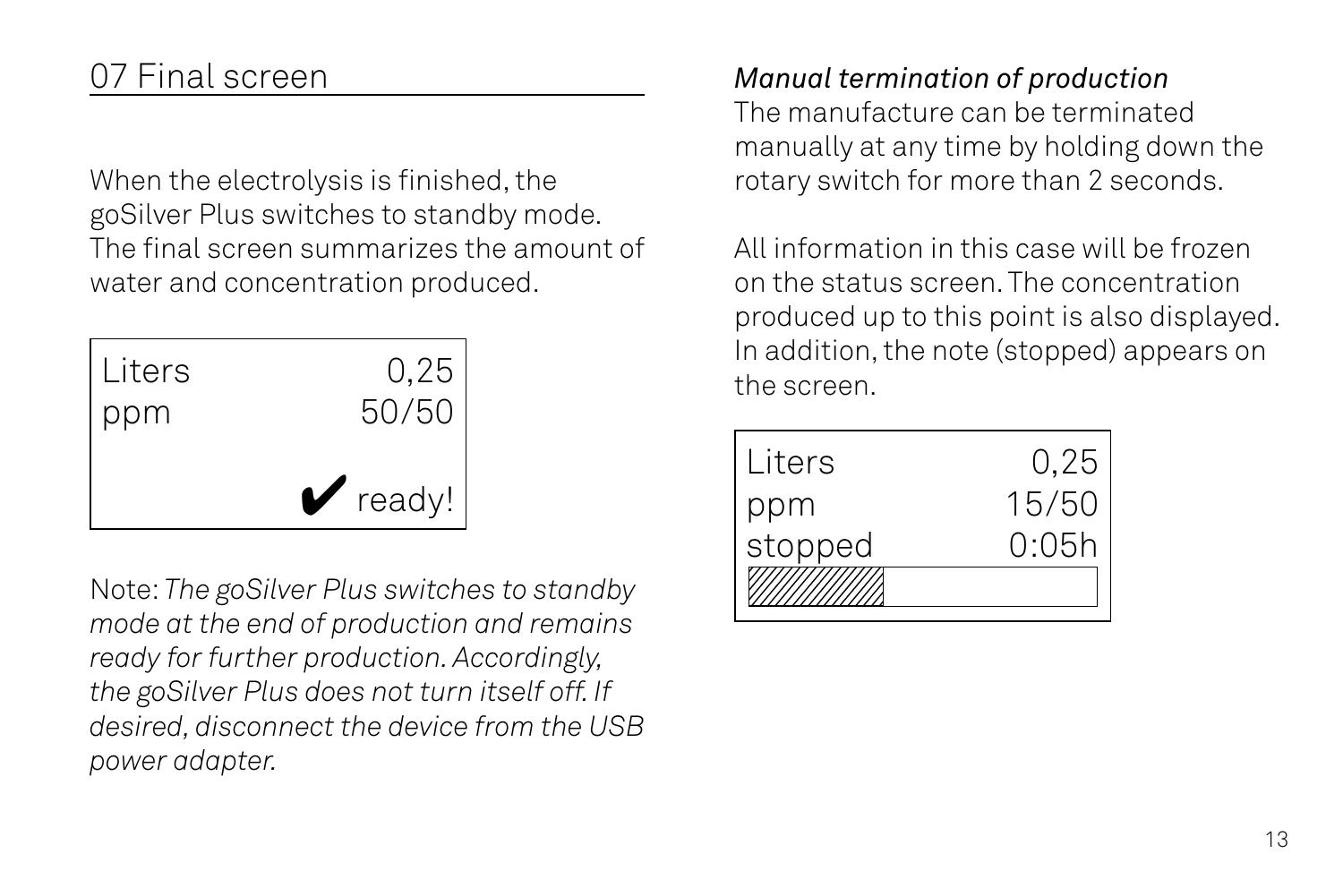# 08 Production

### 1.

Please pour distilled water, preferably "Ampuwa for Dishwashing" into a glass jar. Under no circumstances should you use simple tap water, this can form harmful chemical compounds with the silver.

## 2.

Connect the 5 volt USB power adapter (if not already done) to the goSilver Plus using the cable.

#### 3.

Screw the silver electrodes into the supplied adapters. Insert the silver electrodes with the adapter first into the bottom of the device. With the goSilver Plus you can connect a pair of electrodes, with the goSilver Plus 8 you can connect one, two, three or four pairs. The device recognizes the number of electrodes and includes this in the calculation of the production time.

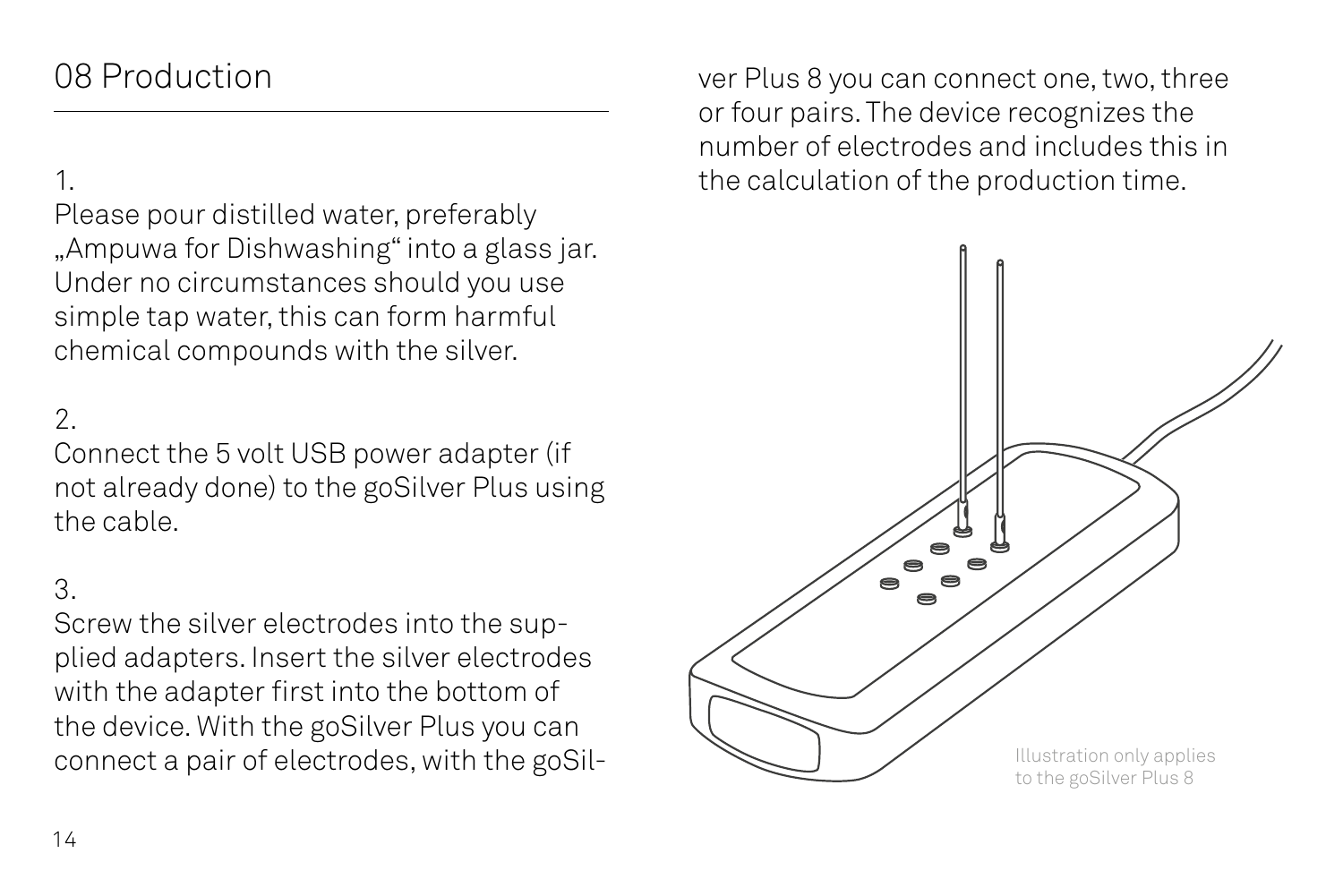The more pairs, the faster the production process. Please always use the opposite jack in pairs.

#### Note:

*Please do not touch the silver electrodes with your bare fingers. Any fat residues could affect the production.*

*The silver electrodes shine only initially after they come out of production and* 



Illustration only applies to the goSilver Plus 8

*hardening. After a single use, they change to a matt gray color due to the change in the originally smooth surface, which is completely normal.* 

# 4.

Then place the device with the electrodes first on a glass jar. The electrodes dip into the water, but not the adapters.

The distance between the surface of the water and the adapters should be about 5mm, in a production with permanent 90 ° C about 10mm.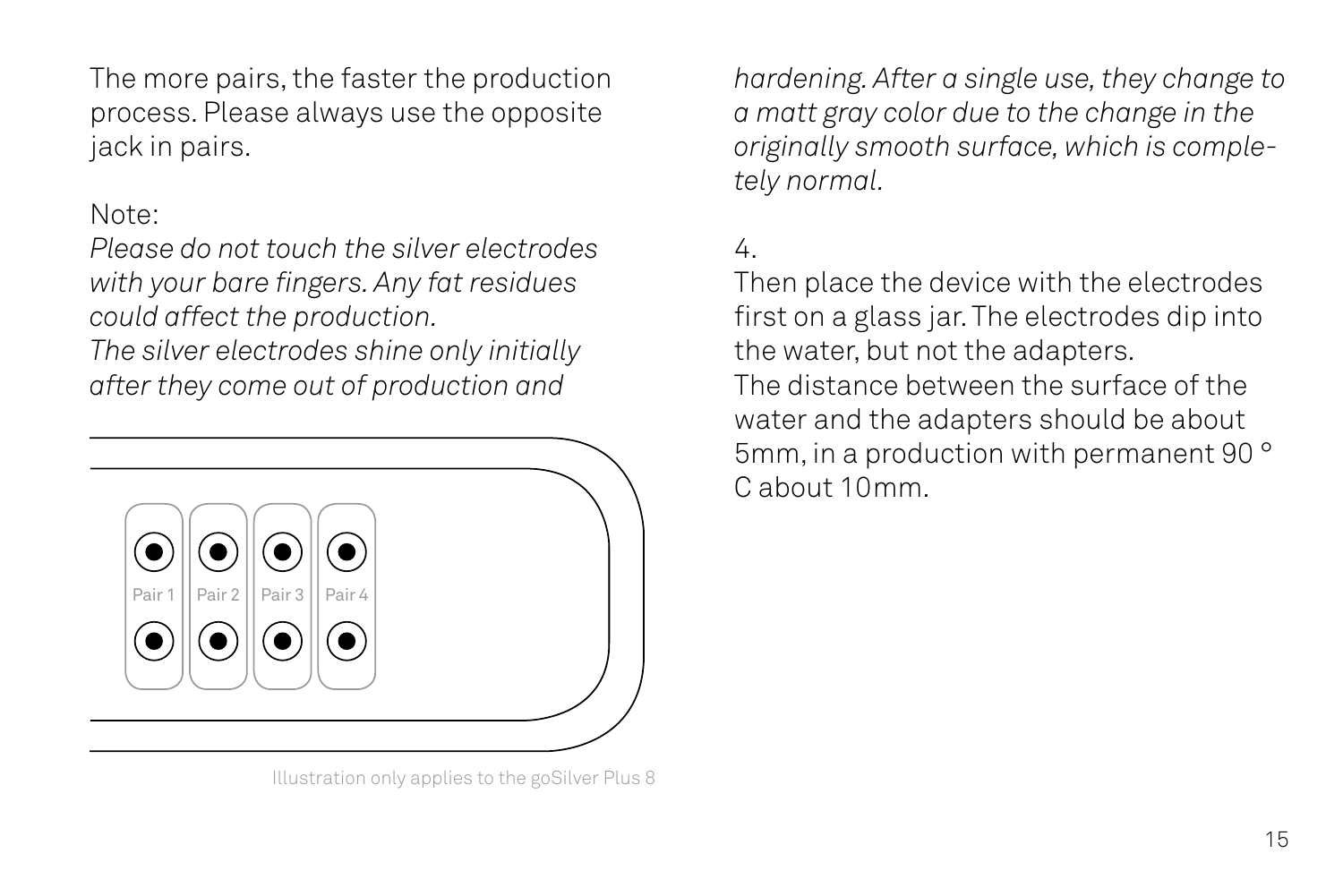If the electrodes or adapters are too deep into the water, pour some water away. The calculation of the production time is thereby minimally affected.

#### 5.

As a precaution, fix the supply cable with tape on the table and make sure that the device can not fall into the vessel.



#### 6.

After you have previously made your desired settings on the goSilver Plus, start the electrolysis process. After a successful water test, goSilver Plus starts and the

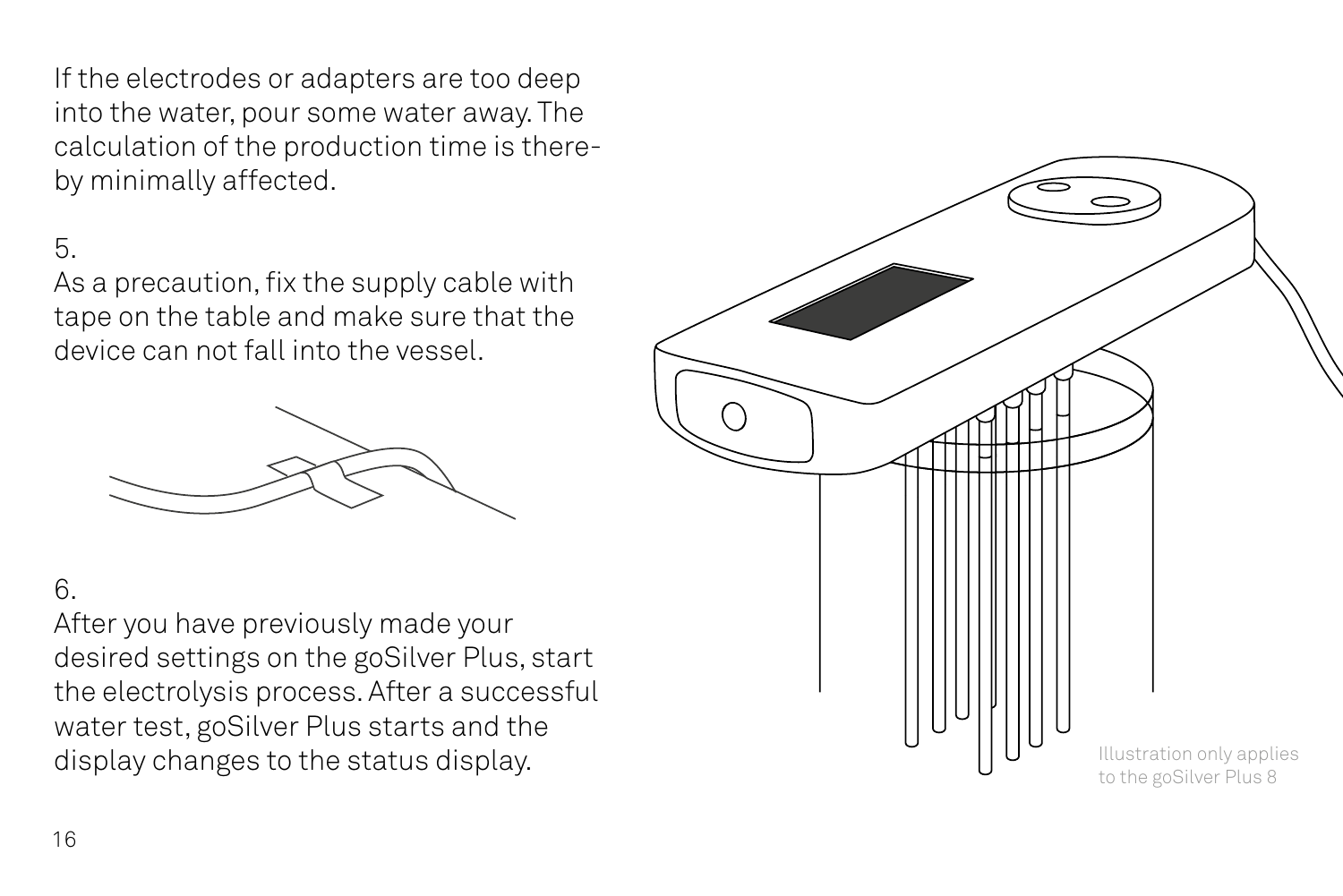#### 7.

When the desired concentration is rea ched, the device automatically switches to standby mode. Depending on the setting, a beep sounds and the final screen is shown in the display.

#### 8.

After use, wipe the silver electrodes while still wet with a dry cloth.

If you have produced Ionian Silver with cold water, please protect the suspension from direct sunlight and seal it airtight in a suitable (brown or blue glass) container. Colloidal silver produced under permanent heat is less sensitive to external influences.

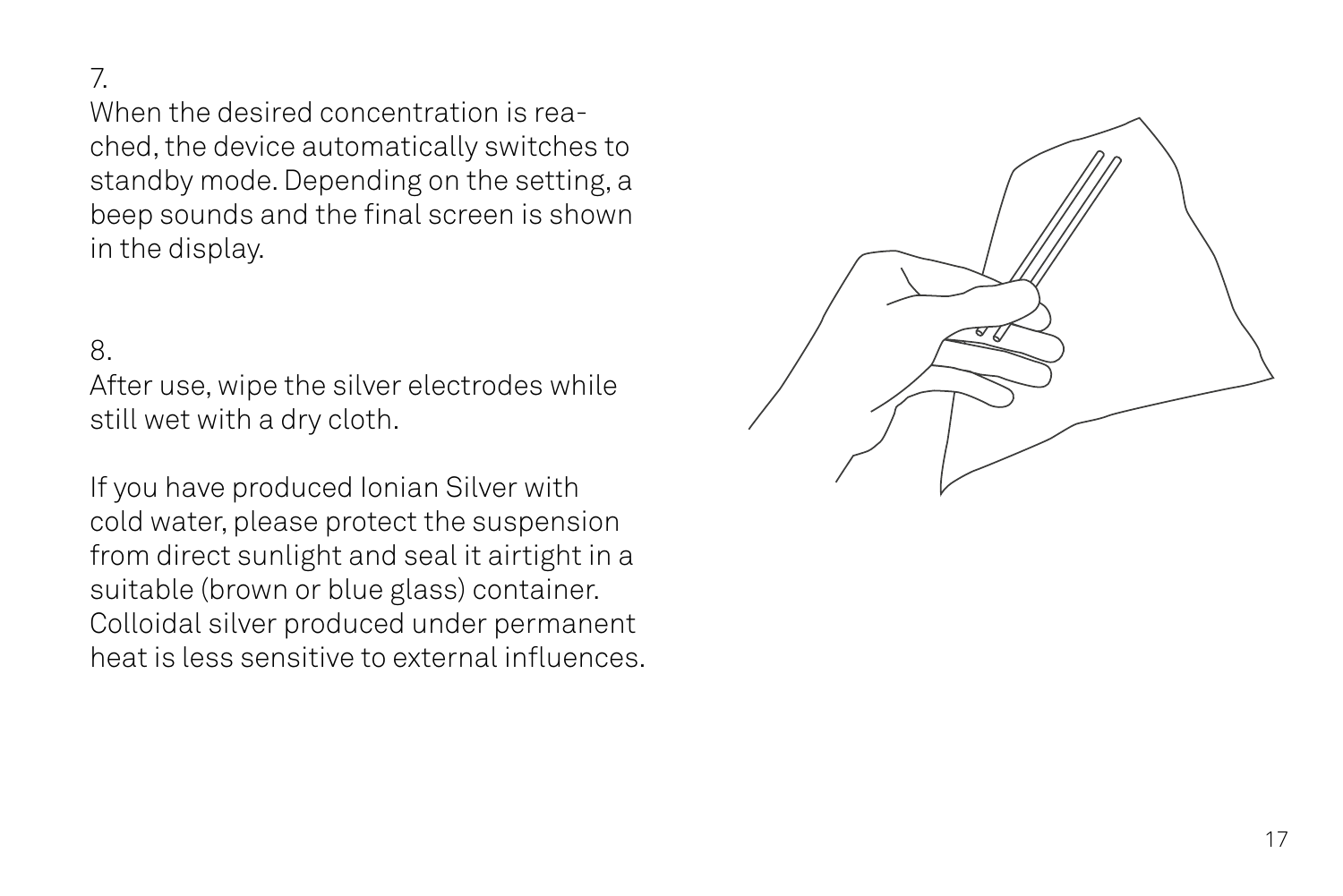

# *09.1 TRUE*ppm®

The "ppm" dosing recommendations in most publications in Germany do not reflect the true silver content in the suspension.

please never set the same number in milligrams per liter (mg / L) in goSilver Plus. That would be 10 times the recommended dose. Further information on this topic can be found at www.gosilver.de/trueppm-en

## *09.2 Production with cold or hot water*

You can choose to make either cold or permanently heated water, which has different effects on colloid formation. Please inform yourself at: www.gosilver.de/en/production

# *09.3 Do not expose the device to steam*

Please do not put the device onto hot water, it is not designed for that. For a production with hot water or wide vessels, please use the adapter plate available in our shop (www.gosilver.de/shop).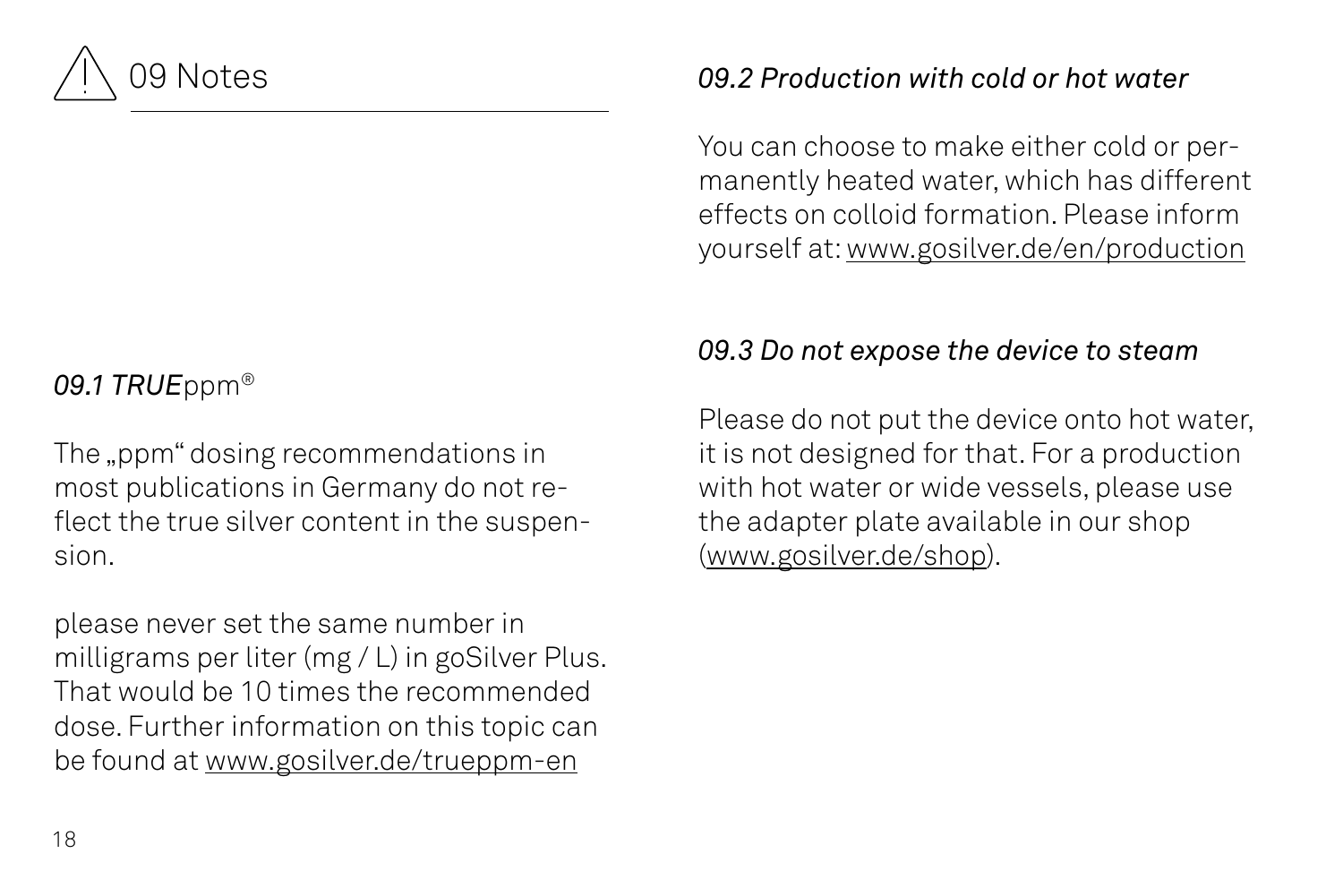#### *Please inform at:*

General information about colloidal silver: www.vitalinstitut.net/kolloidales-silber

Facebook page: www.facebook.com/gosilvertool

www.gosilver.de www.gosilver.de/en (EU - English) www.gosilver.solutions (US)

mail@gosilver.de Whatsapp: +49 170 500 6403